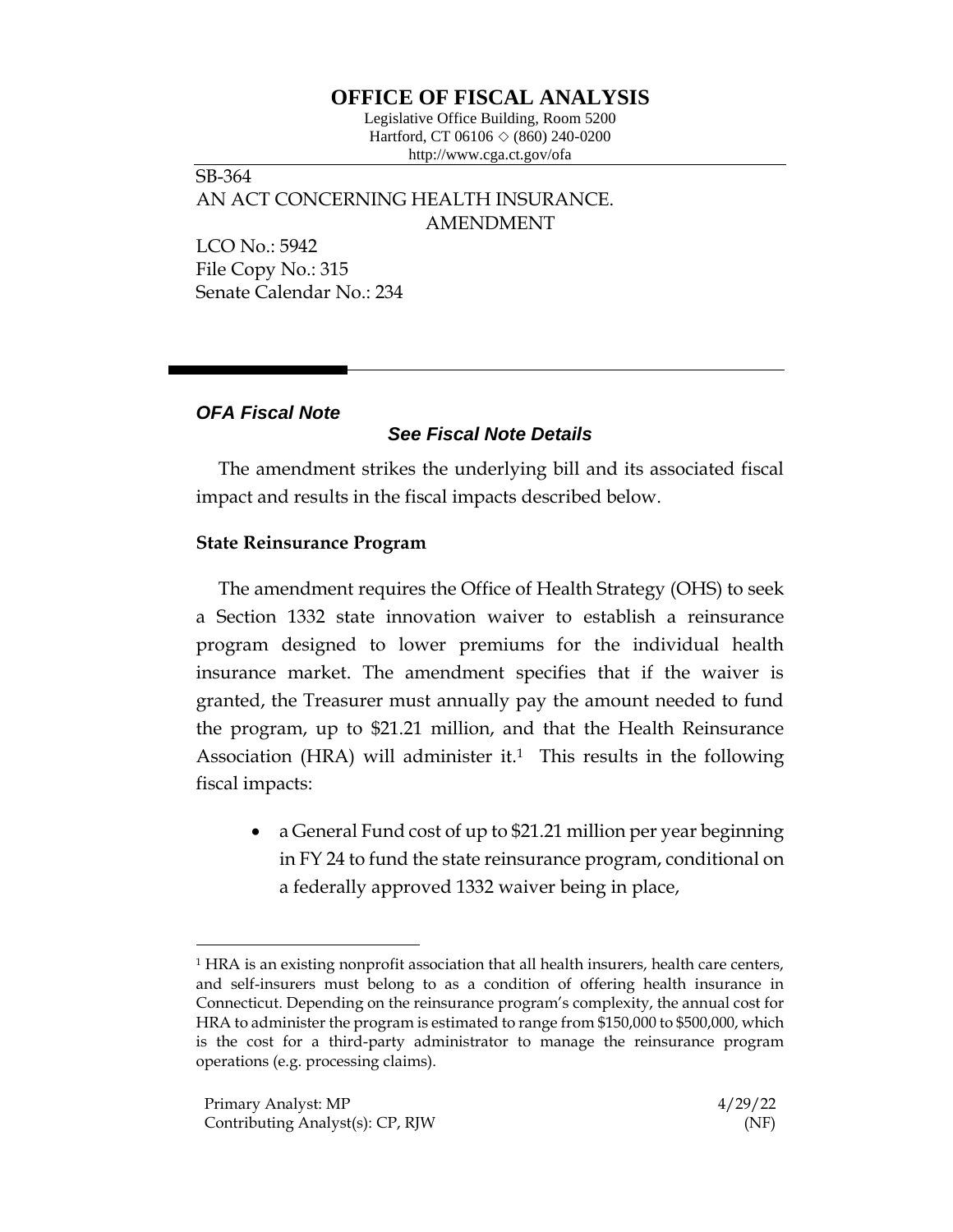- a cost to OHS of at least \$100,000 in FY 23 for a consultant to apply for the waiver,
- an annual revenue gain of federal funding, beginning in FY 24 or later, and
- a potential change to state insurance premiums tax revenue.

Generally, Section 1332 waiver programs generate significant new state revenue from the federal government (known as "pass-through" funding) which can partially fund a state's program. The actual revenue gain will depend on how much the program reduces federal premium tax credits for Connecticut Health Insurance Exchange enrollees.2 Any such revenue would be received annually while the waiver was in effect, after the waiver was applied for and approved.

A reinsurance program may change the total amount of net direct premiums written in Connecticut, and through that, may change collections of the state's 1.5% insurance premiums tax. Lower direct written premiums, due to per-policy cost reductions from reinsurance, would proportionately lower tax revenue, but increased enrollment, due to lower prices, may offset any such direct written premium reductions. The Department of Revenue Services collected \$202.3 million from the Insurance Premiums Tax in FY 21; it is uncertain how much of that revenue is from policies that could be affected by the reinsurance provision under the amendment.

## **Pharmacy Benefit Managers (PBM) Report**

The amendment also results in a potential cost of up to \$500,000 to the Insurance Department in FY 23. The amendment requires the Insurance Department (DOI) to prepare and submit a report to the Insurance and Real Estate Committee by January 1, 2023, which must include an analysis of PBMs' use of spread pricing arrangements,

<sup>2</sup>[https://www.cms.gov/CCIIO/Programs-and-Initiatives/State-Innovation-](https://www.cms.gov/CCIIO/Programs-and-Initiatives/State-Innovation-Waivers/Section_1332_State_Innovation_Waivers-#Application%20Tools%20and%20Resources)[Waivers/Section\\_1332\\_State\\_Innovation\\_Waivers-](https://www.cms.gov/CCIIO/Programs-and-Initiatives/State-Innovation-Waivers/Section_1332_State_Innovation_Waivers-#Application%20Tools%20and%20Resources) [#Application%20Tools%20and%20Resources](https://www.cms.gov/CCIIO/Programs-and-Initiatives/State-Innovation-Waivers/Section_1332_State_Innovation_Waivers-#Application%20Tools%20and%20Resources)